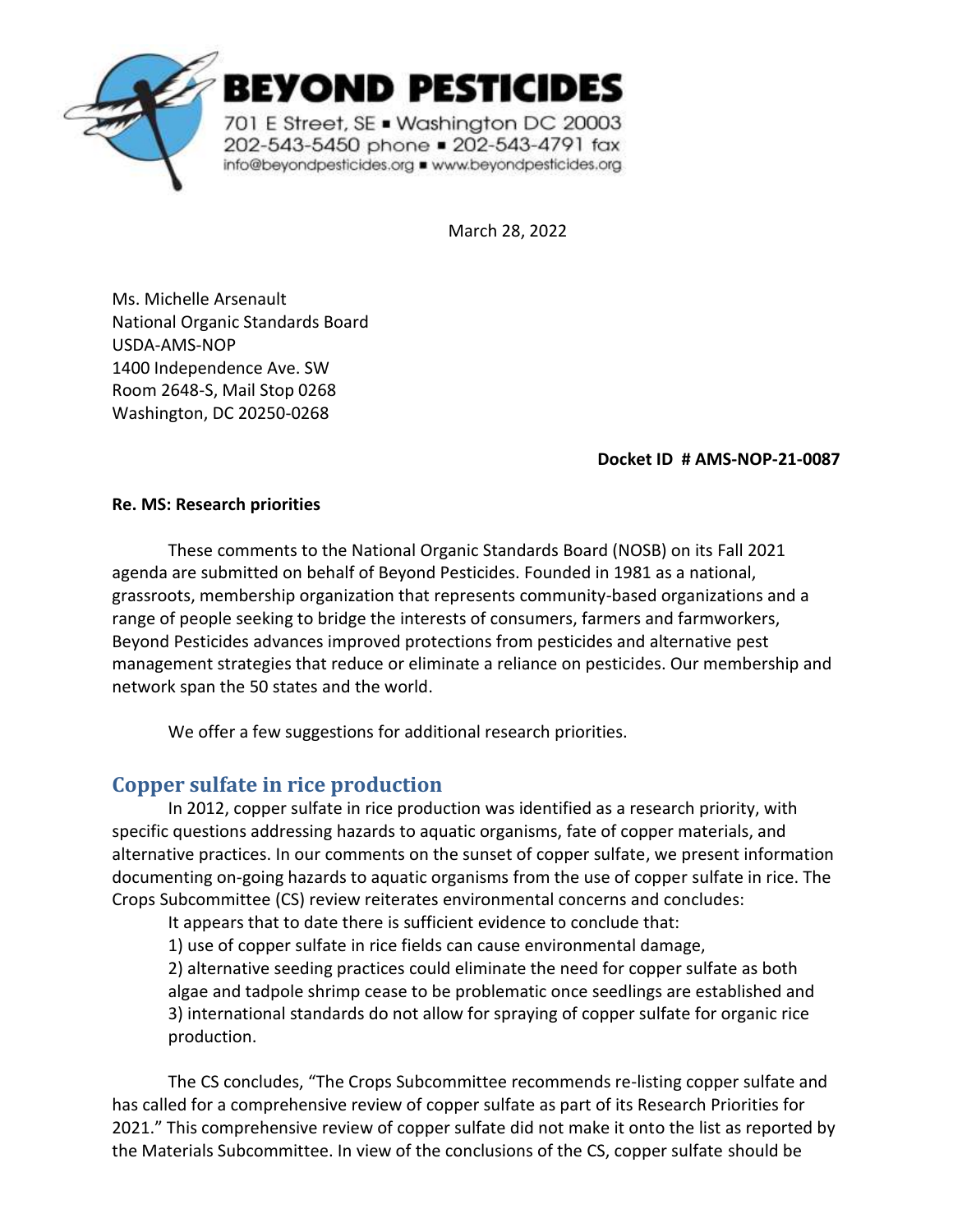eliminated from organic rice production. Failing that, it must be reinstated as a research priority and the listings annotated with an expiration date to ensure that the problems are not ignored.

## **Contaminated inputs into organic crop production**

Another issue that has fallen off the NOSB agenda is the examination of contaminated inputs. In 2015, the NOSB recommended a system of evaluation of potentially contaminated inputs into organic crop production.<sup>1</sup> In view of the use of organic materials in organic systems that originate in chemical-intensive systems—ranging from manure to grass clippings to commercial or municipal composts—the investigation of possible sources of contamination is important.

## **Plastics in organic**

Plastic is found in every facet of organic production and handling. Yet, the human and environmental health implications of plastic are becoming increasingly well documented. Scientists are increasingly concerned about the impacts of microplastics—plastic fragments less than 5 mm in size in size—on a wide range of organisms. Microplastics can cause harmful effects to humans and other organisms through physical entanglement and physical impacts of ingestion. They also act as carriers of toxic chemicals that are adsorbed to their surface. Some studies on fish have shown that microplastics and their associated toxic chemicals bioaccumulate, resulting in intestinal damage and changes in metabolism.<sup>2</sup> Microplastics can increase the spread of antibiotic resistance genes in the environment.<sup>3</sup>

Soil organisms and edible plants have been shown to ingest microplastic particles.<sup>4</sup> Earthworms can move microplastics through the soil, and microplastics can move through the food chain to human food.<sup>5</sup> Microplastics can have a wide range of negative impacts on the soil, which are only beginning to be studied, but include reduction in growth and reproduction of soil microfauna.<sup>6</sup> When looking at the impact of microplastics, it is important to include the impact of associated substances. As noted above, they can carry toxic chemicals. A review by Zhu et al. cites several studies showing, "[M]icroplastics can serve as hotspots of gene exchange between phylogenetically different microorganisms by introducing additional surface, thus

<sup>1</sup> Crops Subcommittee, 2015. Contaminated Input Plan, NOSB Spring 2015 meeting materials, pp. 135-141. [https://www.ams.usda.gov/sites/default/files/media/meeting.pdf.](https://www.ams.usda.gov/sites/default/files/media/meeting.pdf)

<sup>&</sup>lt;sup>2</sup> Li, J., Liu, H. and Chen, J.P., 2018. Microplastics in freshwater systems: A review on occurrence, environmental effects, and methods for microplastics detection. *Water Research*, *137*, pp.362-374.

<sup>&</sup>lt;sup>3</sup> Shi, J., Wu, D., Su, Y. and Xie, B., 2020. (Nano) microplastics promote the propagation of antibiotic resistance genes in landfill leachate. *Environmental Science: Nano*, *7*(11), pp.3536-3546.

<sup>4</sup> Zhu, F., Zhu, C., Wang, C. and Gu, C., 2019. Occurrence and ecological impacts of microplastics in soil systems: a review. *Bulletin of environmental contamination and toxicology*, *102*(6), pp.741-749.

 $5$  He, D., Luo, Y., Lu, S., Liu, M., Song, Y. and Lei, L., 2018. Microplastics in soils: analytical methods, pollution characteristics and ecological risks. *TrAC Trends in Analytical Chemistry*, *109*, pp.163-172.

 $6$  He, D., Luo, Y., Lu, S., Liu, M., Song, Y. and Lei, L., 2018. Microplastics in soils: analytical methods, pollution characteristics and ecological risks. *TrAC Trends in Analytical Chemistry*, *109*, pp.163-172.